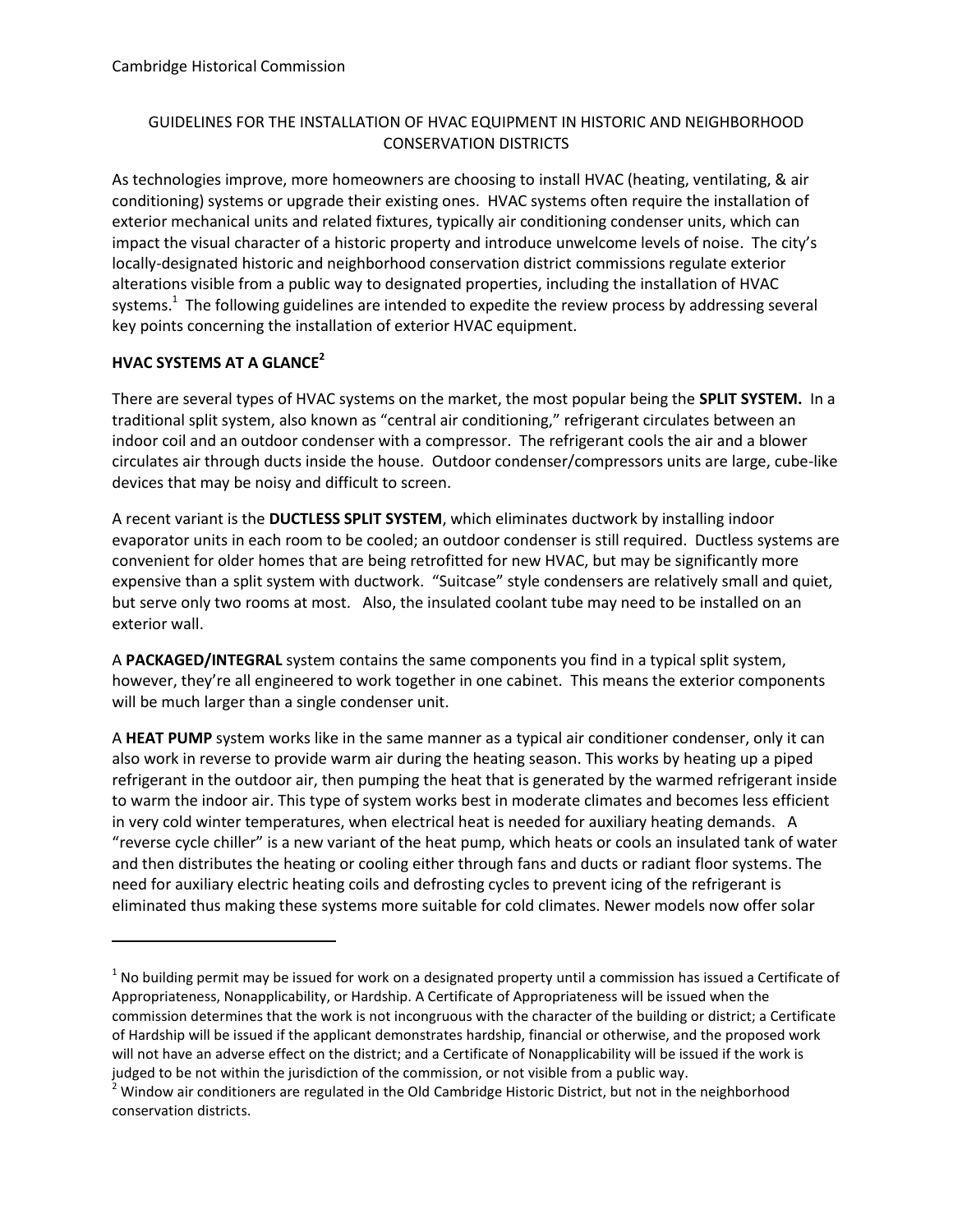powered hot water heating for the unit. These systems still require an exterior condenser unit similar to traditional HVAC systems.

A **GEOTHERMAL HEAT PUMP** uses the constant temperature of the earth accessed by deep wells to provide cooling and heating for a home. These systems are very quiet and can be located indoors because there is no need to exchange heat with the outdoor air. Although more expensive to install than traditional HVAC systems, geothermal systems will greatly reduce gas or electric bills, allowing for relatively short payback periods. However, this is still a very new technology, and homeowners should satisfy themselves that the system will be well engineered and reliable.

#### **FACTORS FOR PROPERTY OWNERS TO CONSIDER**

#### Placement and Screening

To lessen the visual impact of conventional HVAC equipment on a designated property, it is important to consider an appropriate installation location. **Rear yards** that are not visible from a public way are the preferred location and may allow for review and approval at the staff level only. **Side yards** are an alternative location, but will often require a screening plan. **Front yards** and **walls and rooftops** (and other above-ground locations) are the least preferred options. However, rooftop mechanical equipment that is not visible from a public way, mostly in the case of larger commercial buildings, is often an acceptable option. Another consideration when choosing a site is the proximity to abutting houses, specifically when factoring in noise levels (see below for more discussion on noise).

Screening the visibility of ground-level HVAC equipment that is visible from a public way is an important part of the installation. The size of a unit, combined with the additional height created by the concrete pad it sits on, will often create the need for **fencing, latticework, plantings**, or similar screening options. If fencing is the preferred approach, it is important to consider how the fence will relate with the architecture and materials of the house and existing landscaping features. Plantings also must be chosen carefully, as the goal is to provide year-round screening consistency; evergreen shrubs and bushes are typically used for this reason. Keep in mind that some plantings may not thrive if they are situated too close to a source of heat or air exhaust. Rooftop mechanical equipment can usually be screened, but sometimes the screen may be more intrusive than the mechanical unit itself.

All screening options must be discussed with the installation contractor, as condenser units require ample clearance to provide adequate air flow so that the coils will be cooled efficiently. Units mounted too close to a wall or surrounded by shrubs, or multiple units located too closely together may not receive enough cool air to function properly. The result can be a shorter compressor life and/or less efficient cooling operation. Most manufacturers call for a separation of at least 12 inches between the condenser and any nearby wall, wood fence, shrub, or tree.

In addition to condenser units, homeowners should realize that supplementary equipment such as circuit breakers and electrical conduits are often installed nearby. These components are typically attached to a building and should be factored in to the screening plan.

# Noise

Another factor for a homeowner to consider is the noise impact of an exterior condenser unit. Although technology has improved and newer units are quieter than ever, their placement relative to abutting houses still has the potential to create conflict with one's neighbors. Homeowners interested in installing new HVAC equipment should become familiar with the Cambridge Noise Control Ordinance,